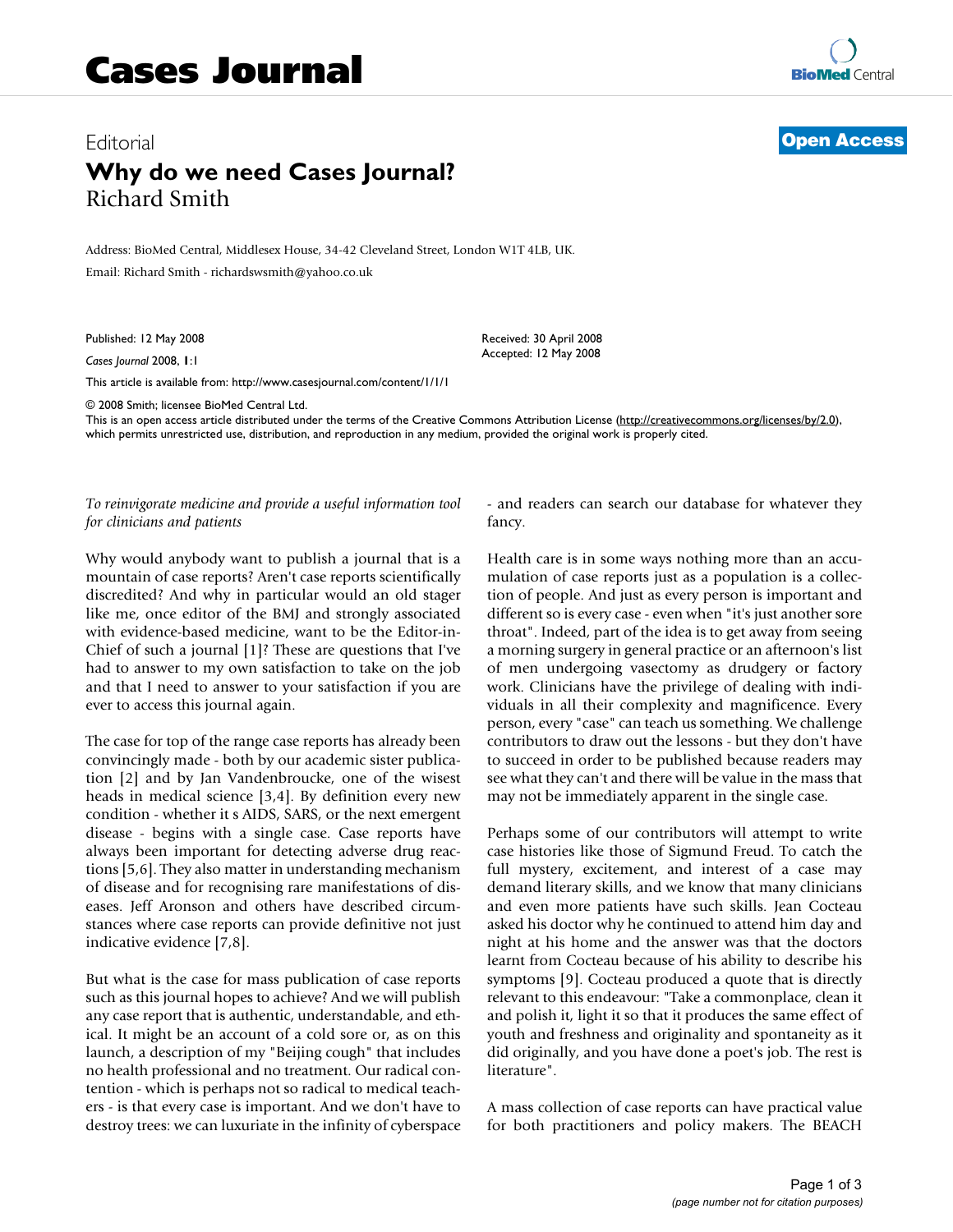(Bettering the Evaluation And Care of Health) programme in Australia has used 100 consecutive case reports from a random sample of general practitioners drawn each year to describe "the characteristics of GPs and the patients who consult them, patient reasons for encounter, the problems managed and management techniques used" [10]. It has gone on now for 10 years and so can plot changes in practice. The programme has been very important in developing general practice in Australia.

But this publication will not be a random sample. It will be accumulation of cases. So can they be of any use clinically? Let us consider the case of a doctor faced with a 75 year-old man who is a smoker, had an acute myocardial infarction five years ago, and has chronic obstructive lung disease, arthritis, and depression. Such a combination is not unusual: 40% of patients with long-term conditions have more than one condition, and many have three or more [11]. As Sir Michael Rawlins, chair of the National Institute of Health and Clinical Excellence, showed at a workshop two years ago, follow the NICE guidelines for each condition and the patient will end up in a mess because NICE guidelines don't deal with comorbidities. More profoundly, they probably never can: the guidelines are based on trials that deliberately excluded patients with comorbidites. You can never do randomised trials on every kind of patient - the patients that GPs meet every day of the week.

What is the answer? GPs might, and will, use their experience - as they have done for centuries. Their experience might be supplemented with evidence from high quality databases that follow every one of a cohort of patients [12]. But they might also search our journal and database to find a patient just like theirs and see how the patient was treated and what happened to him or her (follow up will be very important for our database - see accompanying editorial [13]). Or they might ask in our journal whether anybody has evidence on such a patient. But - an evidence-based purist might argue - this isn't unbiased information: such information is scientifically uninterpretable. The crucial question, however, is whether it's better than nothing. I believe it is. Nick Wald and Joan Morris have argued the case for teleoanalysis - combining evidence of different types - in addition to meta-analysis [14]. Meanwhile, Alejandro R Jadad and Murray W Enkin, two of the great advocates of randomised trials, have written: "Our main wish, from which all others stem, is that RCTs be taken off their pedestal, their exalted position at the top of an artificial evidence hierarchy, that all forms of evidence be appreciated for what they can offer" [15].

Case reports have something to offer. Plus a combination of being able to ask questions plus open access for all gives us a route the "wisdom of crowds". James Surowiecki

shows convincingly in his book of that name how the many can be much smarter than the few [16]. He begins his book with the story - or case report - of Francis Galton, one of the fathers of statistics and an enthusiast for eugenics, studying the results of a guess the weight of the ox competition at a country fair - expecting to find evidence that superior people were best at guessing the weight. He didn't find that. What he did find was that the average of the guesses of the whole crowd came astonishingly close. The crowd is smarter than the individuals within it. Crowds can, of course, be dramatically wrong - for example, in knowing the world to be flat - and it's important how we capture the wisdom of crowds.

Ben Shneiderman has written recently in *Science* magazine about the need for what he calls Science 2.0 [17]. Science 1.0 of hypothesis generation and testing remains important, but Science 2.0 will help us understand "challenges [that] cannot be studied adequately in laboratory conditions because controlled experiments do not capture the rich context of Web 2.0 collaboration, where the interaction among variables undermines the validity of reductionist methods". Reductionist methods struggle with the problem of comorbidities and fail to recognise that patients are much more than specimens with a collection of disease but rather complex individuals with their own values. Ours is, I think, a Science 2.0 experiment.

There are then more frivolous - but still important - reasons for encouraging mass publication of case reports. Doctors - just like everybody else - relate more to stories than they do to statistics and abstractions. Successful politicians understand this well - eschewing complicated numbers for powerful human stories. And this is the age of Web 2.0 and Facebook. We are fed up listening to experts and watching the same old television channels. We want to create our own material, live in a bottom up rather than a top down world. That's perhaps why our sister journal and Sermo, "a practicing [online] community of 50,000 physicians [in the US] who exchange clinical insights, observations, and review cases in realtime - all the time", are doing so well [18]. Here on our site everybody who sees a patient - and everybody who is a patient (that's everybody) - can contribute. We urge you to do so. Let's see if we can create something exciting, special, new, fun, and useful.

*I'm grateful to the many people who commented on drafts of this editorial, but I'm painfully conscious that I haven't responded to all of their comments. In fact I've ignored most of them - not because they were silly or wrong but rather that this piece is my silliness and wrongness and because writing in a crowd is hard. Wisdom will come not from endlessly refining this editorial but rather from debating its strengths and weaknesses. I encourage those whom I've ignored to respond*.